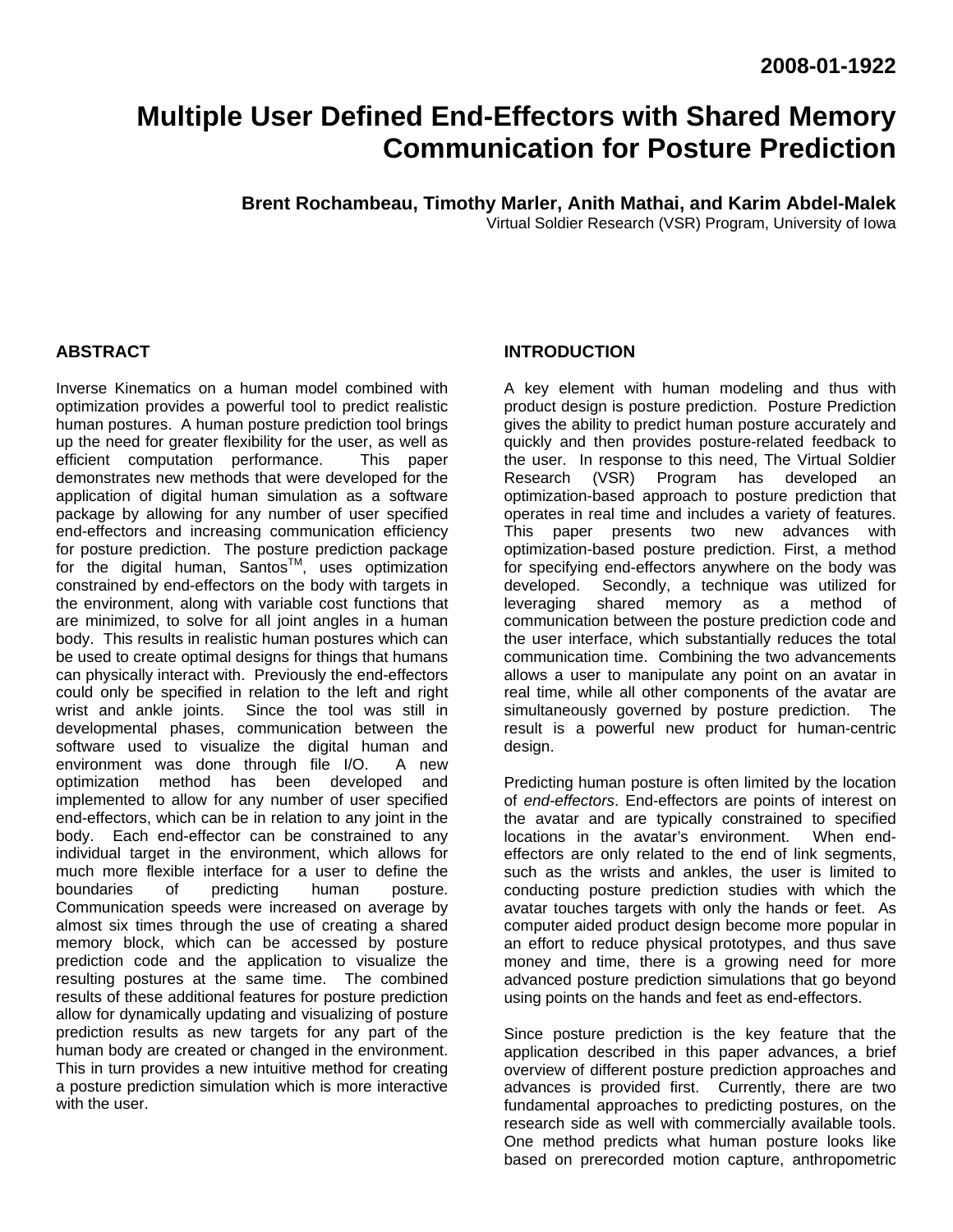data, and functional regression models (Beck and Chaffin, 1992; Zhang and Chaffin, 1996; Faraway, 1997; Das and Behara, 1998; Faraway et al, 1999; Chaffin, 2002).

The second method of predicting posture is done with traditional inverse kinematics, which does not use any observed data. A common approach to inverse kinematics is called the pseudo-inverse method. With such methods, the motion of each link segment is modeled to formulate a set of governing joint equations (Jung et al, 1995; Jung and Choe, 1996; Wang, 1999; Tolani and Badler, 2000). With this method however, as the model's degrees of freedom increase, the systems of equations become increasingly challenging to solve.

A different inverse kinematics method involves optimization. Optimization is used to find a set of joint angle values (each subject to their own constraints), that are used to minimize certain human performance measures, such as discomfort. The constraint in the optimization problem is restricting an end-effector to reach a target point (Abdel-Malek et al, 2001; Mi et al, 2002). This approach does not require any prerecorded data and can be computed efficiently (Farrell and Marler, 2004). Most recent advancements concerning the number of end-effectors in the posture prediction problem have been creating a dual-arm posture prediction, where end-effectors are placed at the end of each arm, each having their own individual constraint (Farrell and Marler, 2005; Yang et al 2004, 2006, 2007). When legs are included in the model, end-effector can also be placed at the end of each leg, since it is also the end of each link segment. The development of a multiple end-effectors feature described in this paper extends the current state of the art and allows a user to place any number of end-effectors on any part of the body. This is a new capability with respect both to research efforts and currently available human-modeling products. In addition to incorporating multiple endeffectors, *shared memory* is leveraged to increase speed. Shared memory allows multiple programs to access the same memory location, so when one program changes a variable's value, all other programs that are allowed immediately have access to that change. This makes it an efficient method of passing data. If posture prediction is to provide an efficient design tool, computational efficiency is critical. Trade-off analysis of various design alterations necessitates the use of real-time simulations, and shared memory can enable this. Shared memory is typically used as a method of inter-process communication, which is a way of exchanging data between multiple programs running at the same time. When applications have a need for more efficient communications and higher performance, parallel processing is considered, because multiple processes can run simultaneously. Using shared memory for this function allows one to avoid expensive overheads associated with other parallel methods (Wang et al, 1999). However, shared memory has never been applied to posture prediction as a way of increasing speed. To increase the speed of posture prediction to

the point where a user can drag any point on the body and the simulation can concurrently predict the consequent joint angles in real time provides a new tool that saves time and money during ergonomic design studies.

The following section in this paper provides an overview of optimization-based posture prediction and how it is integrated with 3D visualization. We then discuss the advantages of, and a method for allowing the user to specify multiple end-effectors anywhere on the body. After that, shared memory is addressed and how it is implemented with posture prediction. Finally, we show how combing multiple end-effectors and shared memory allows for a new intuitive tool for human modeling product design, which allows the user to drag any part of the body with realistic human postures being predicted and visualized in real time.

#### **OPTIMIZATION-BASED POSTURE PREDICTION**

This section discusses the fundamental of optimizationbased posture prediction, as implemented in Santos<sup>TM</sup>, a new kind of virtual human developed at VSR (Abdel-Malek et al, 2006). Marler et al (2005) explain how the most basic posture prediction problem entails having an avatar use a natural posture to contact a specified target point with an end-effector on a kinematic system such as a human arm. With an optimization-based approach, the joint angles for all of the degrees-of-freedom (DOFs) in the human model provide the design variables and are determined by optimizing an objective function that represents a human performance measure. These performance measures can include discomfort, joint displacement, potential energy, effort, visual acuity, etc.

The interface and all interaction with the user are done through the Virtools 3D development engine. To date, this interaction has been conducted as follows. The user can select through posture prediction options, such as the performance measures mentioned above, toggle vision on or off, and toggle collision avoidance on or off. There are end-effectors in relation to the end of each link series (left and right wrists and ankles), which the user can specify targets in the world for each (Farrell et al, 2005). Every time a new target is selected for one of these end-effectors, Virtools writes out the information posture prediction needs to input files and runs posture prediction as an executable. When posture prediction is run, it reads the input files, calculates the optimal solution of joint angles, and then writes out that solution to a separate output file. Virtools, which has been waiting during this time, then reads the solution file and applies calculated joint angles to the visualized avatar. This entire process can be seen in Figure 1, where each file represents different sets of input data for posture prediction.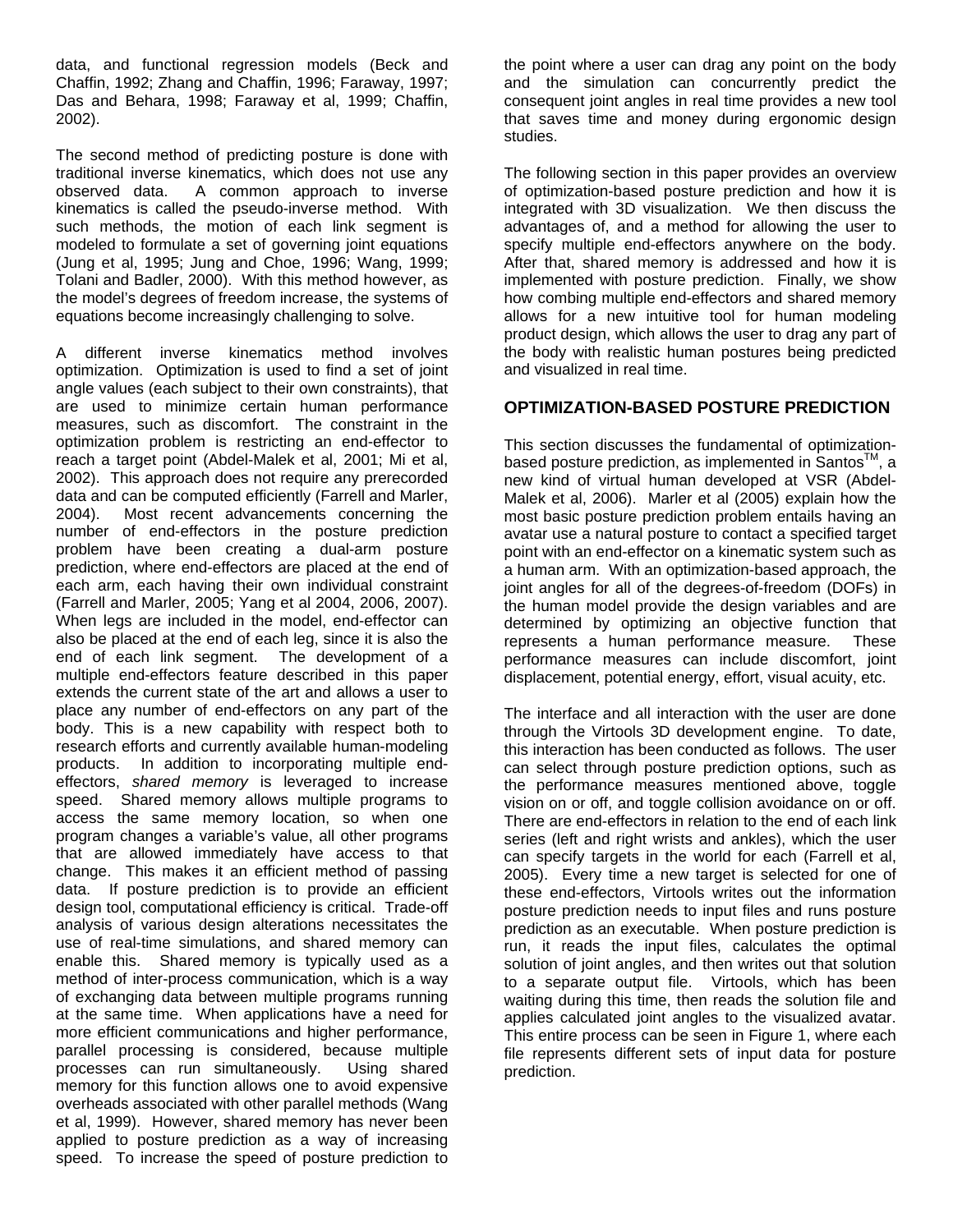

Figure 1. Previous method of communication between Virtools and posture prediction: file I/O with multiple files containing different sets of data.

The use of file I/O as a method of communication was originally chosen for developmental purposes and ease of debugging. Overall, the whole posture prediction process takes about .05 seconds, depending on the complexity of the optimization problem. This speed is fast enough for a real time prediction, but not fast enough for a user to drag postures with acceptable results.

### **MULTIPLE END-EFFECTORS**

The addition of the multiple end-effectors feature to posture prediction gives the user more freedom and flexibility to setup a posture prediction simulation. Previously, the posture prediction code could only calculate postures for a set number of end-effectors that also could only be specified in relation to the end of segment links (left and right wrists and ankles). A picture of the upper body end-effector locations can be seen in Figure 2.



Figure 2. Previously, upper body end-effectors could be specified in relation to the left and right wrist joints.

In order to give the user complete freedom to set up a posture prediction simulation, he or she should be allowed to select any part of the digital human's body as an end-effector, and give that point an individual target in the world. This is the basic problem that the multiple end-effectors feature addresses. In order to accomplish this, the posture prediction code needs to be able to perform inverse kinematics for segments in the human model other than the link ends, and also accept any number of end-effector/target pairs as input. Once that is complete, the user interface needs to be updated to communicate these new inputs to the posture prediction code, as well as updated to allow a user to select any part of the digital human body.

Since there can now be any number of end-effectors accepted by the code, the first important change was that the variables related to end-effectors and their targets must now by dynamic. Whenever the code is executed it should now dynamically allocate the memory for the necessary arrays associated with those variables. The optimization problem set up in the code must also be changed dynamically since each end-effector and target are individual constraints that must be satisfied.

Posture prediction with Santos™ uses the Denavit-Hatenberg method (Denavit and Hartenberg, 1955). With this method, there are individual transformation matrices that describe the relationship between connected joints in a robotic model. In the Figure 3, the first spine joint would be the bottom right degrees of freedom, which acts as the global position of the world for Santos<sup>TM</sup>, and the right wrist would be the top left degrees of freedom. Targets for the end-effectors are given in the world with respect to that global spine joint, so it is necessary to know how far away an end-effector (which are always defined by the local coordinates of the parent joint) are from the global coordinate system.



Figure 3. Each joint has its own set of local coordinate systems and there is a transformation matrix that describes how to get from one to the next.

Previously, to compute the location of an end-effector in relation to a global root coordinate system, the posture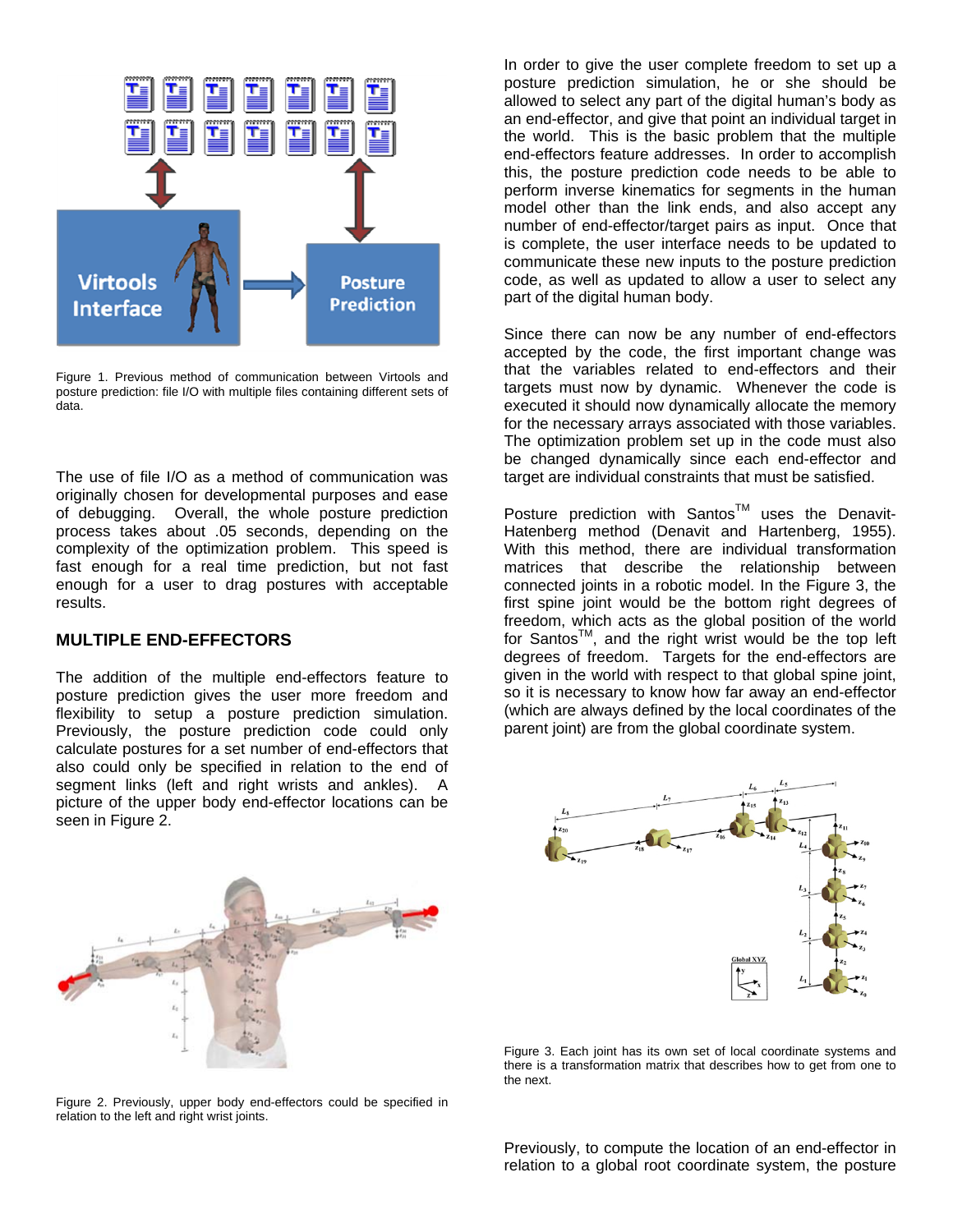prediction code would start at the first spine joint, and then multiply each transformation matrix along the link chain out to the end-effector related to the wrist. Once all transformation matrices are multiplied out and then multiplied by the local vector related to the last coordinate system, the global position of the end-effector is known. This can then be compared to the global position of its target. The distance between the two is then used in the optimization problem to be constrained to zero. With the inclusion of a dual-arm system, the code would have to compute this twice, one for each wrist end-effector (Farrell et al, 2005).

In order to use multiple end-effectors, the code must now loop for each end-effector. End-effectors are related to their closest parent joint (i.e. end-effector on the forearm is related to the last elbow joint). However, since end-effectors can now be placed anywhere on the body, the multiplication of transformation matrices for a certain end-effector must stop at that parent joint, and then compute the position from the global root joint. Figure 4 demonstrates the relationship between endeffectors on the human body and the parent coordinate system they are taken with respect to. The distance between each end-effector and target can now be computed, and the optimization code can run until each pair or end-effectors and targets is essentially equal, which results in a realistic human posture for the digital human while end-effectors are constrained to touching the targets. This solution is expressed in joint angles for the entire body.



Figure 4. Several end-effectors (blue spheres) and their local parent joint coordinate systems in which their coordinates are related to.

On the interface side, end-effectors are also now variable and dynamic. Every time a user creates a new end-effector on the digital human's body, its local position in relation to its parent joint must be determined. End-effector local positions and the targets associated to each end-effector are inputs to the posture prediction code. The interface must make sure to only execute posture prediction when a new end-effector and target pair has been created by the user (only creating new

targets without paired end-effectors or vice versa should not result in a new posture).

Combing the interface and code together now allows the user to setup a posture prediction simulation with point constraints anywhere on the body. An example of this can be seen in Figure 5 with blue end-effector spheres and white target spheres.



Figure 5. Predicted posture with end-effectors (blue spheres) placed on the multiple locations on the digital human's body, each given its own target (white spheres).

### **SHARED MEMORY**

Given the ability to specify any number of targets and associated end-effectors, we now develop the ability to communicate faster and simultaneously perform posture prediction. That is, posture prediction operates in real time as various points on the avatar are positioned. Whereas currently available animation and surface modeling tools (Maya, 3D Studio Max, etc.) have basic inverse kinematics capabilities that essentially yield random postures for a specified target point, Santos™ incorporates what we call *Advanced IK* to predict realistic human postures.

However, constantly opening/closing and reading/writing of files (Figure 1) adds unnecessary overhead and delays, so a more sophisticated communication method was needed. Shared memory is a solution that allows both processes to have access to the same memory block of common variables. When one process changes a variable value, the other process immediately has access to the new value. This results in much faster communication and synchronization between multiple processes.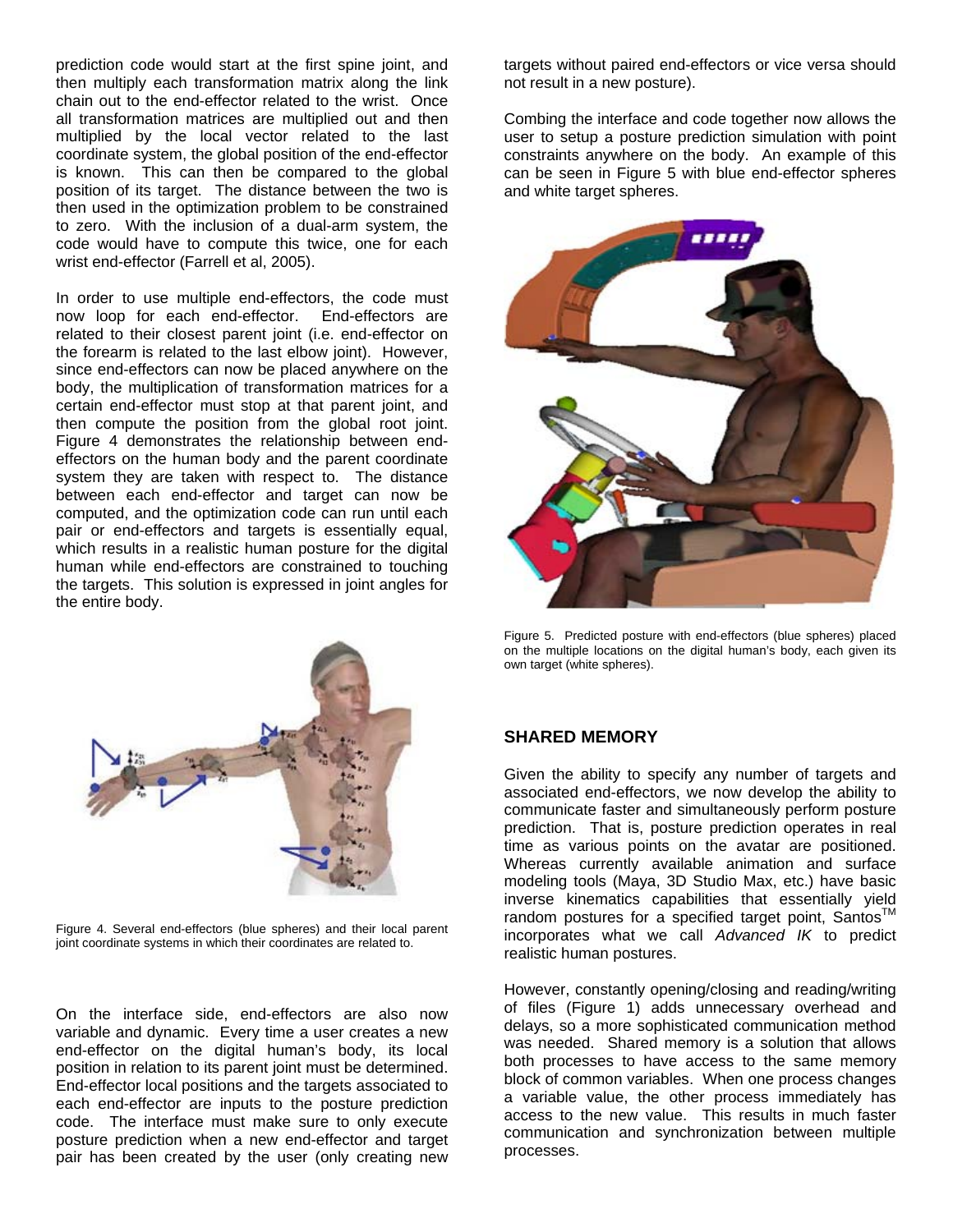As mentioned previously and shown in Figure 1, the following process is used for communication between Virtools and the posture prediction code (the previous methods that get improved through shared memory implementation are colored in red):

- 1. Virtools opens files, writes information, and closes the files
- 2. Posture prediction execution begins
- 3. Posture prediction opens files, reads information, and closes the files
- 4. Posture prediction calculates optimal human posture solution
- 5. Posture prediction opens files, writes the solution, and closes the files
- 6. Virtools opens files, reads the solution, and closes the files
- 7. Virtools applies the solution visually to the avatar

Shared memory replaces this slow and primitive method of communication. Shared memory is achieved by creating a shared memory DLL. A DLL stands for dynamic-link library and can include programmed subroutines, data, and resources that can be used by multiple platforms and programming languages. In a shared memory DLL, all of the variables that are shared among multiple processes are defined, and then get and set functions for each of these variables are also defined. To have access to these variables, each specific process needs to load the shared memory DLL and use the get and set functions to either retrieve a value or change it. A basic diagram of two processes using a shared memory DLL can be seen in Figure 6.



Figure 6. Basic shared memory diagram with multiple processes able to get and set common shared variables defined in the shard memory DLL.

In order to use shared memory, the communication sections of the posture prediction code need to be changed. Before any communication occurs though, the shared memory DLL needs to be loaded into the program. Once it is loaded the code has access to all the get and set functions, which in turn gives it access to all the shared variables. The posture prediction code is changed by replacing all the *read* statements with *getvariable* function calls, and all the *write* statements are replaced with *set-variable* function calls.

The Virtools interface was changed by removing all the *building blocks* that write out the posture information. A building block is a visual representation of a block of code that achieves a specific function, which is used in Virtools interface development. Once the write file building blocks were removed, a new building block was created. This new building block first loads the shared memory DLL, and then sets all of the appropriate values before posture prediction is executed. Once posture prediction computes an optimal posture and the values have been set back to the shared memory location, Virtools can then access them and apply the results. Overall, the new process when a user wants a new posture predicted can be described as follows (the improved methods are colored in red):

- 1. Virtools loads the shared memory DLL and sets all posture values
- 2. Posture prediction execution begins
- 3. Posture prediction loads the shared memory DLL and gets all the input values
- 4. Posture prediction calculates optimal human posture solution
- 5. Posture prediction opens sets the solution in shared memory
- 6. Virtools gets the solution
- 7. Virtools applies the solution visually to the avatar

The steps are now simplified, and each one does not take as long as they previously did using file I/O.

One particular challenge that was overcome was the implementation of shared memory DLLs with Fortran code. Since the posture prediction code is written in Fortran, it can only load DLLs that are in the same directory as the actual executable. Since the shared memory DLL may not be in that directory, a method needed to be made to specify the path of the DLL. Since the C++ language is capable of loading remote DLLs, a C++ wrapper DLL was created. The posture prediction code can load this local wrapper DLL, which can then load the remote shared memory DLL. This entire process can be seen in Figure 7.



Figure 7. Posture prediction shared memory process with Santos™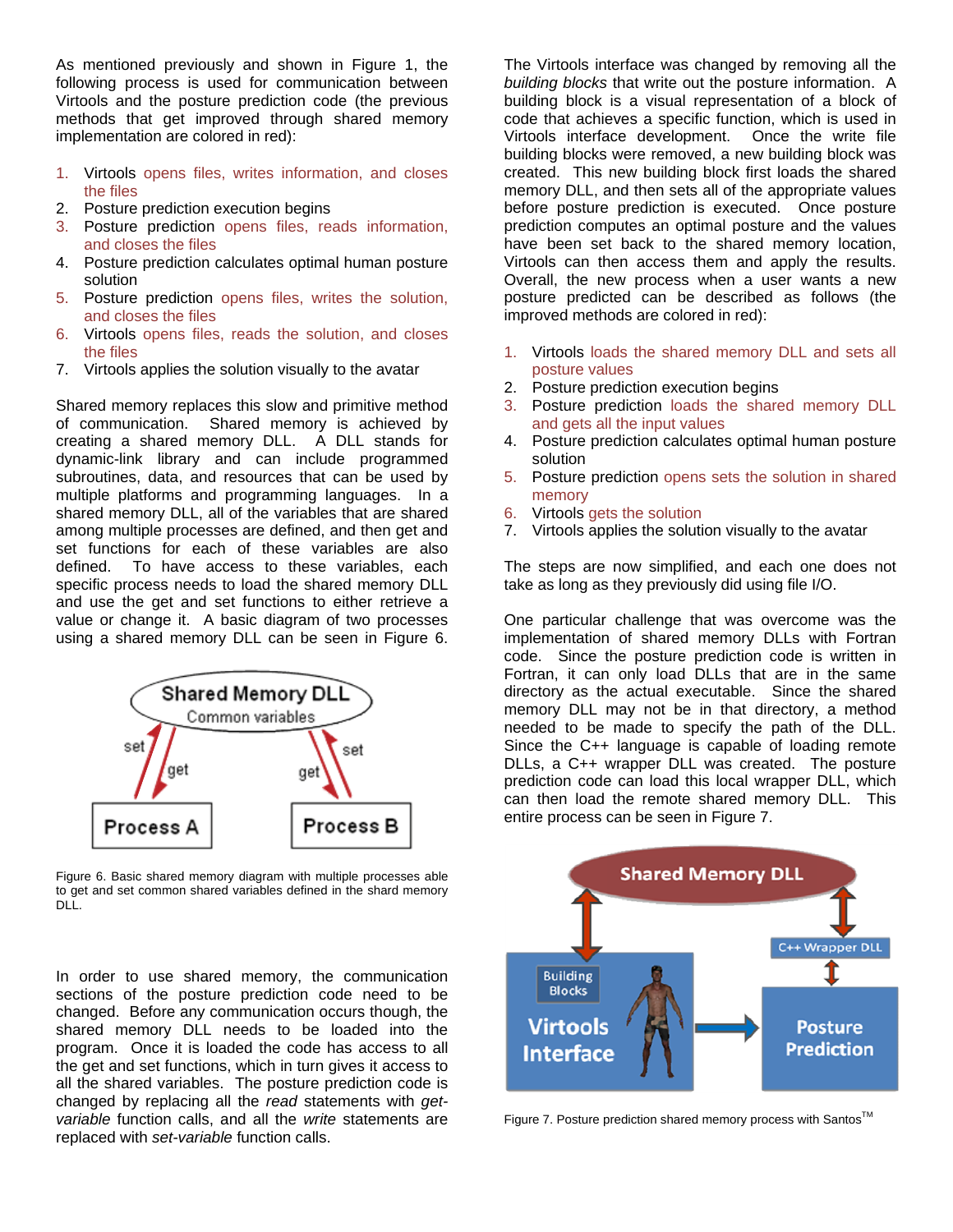While the C++ wrapper does add a little more overhead, the shared memory communication process is still significantly faster than file I/O. Averaging 100 trials for each under the same conditions, the communication speed with file I/O came out to be .024 seconds while shared memory was .0041 seconds. This is 5.85 times faster than the previous method of communication, which is a valuable improvement that was needed in order for the tool described in this paper to be possible. Now, Instead of the entire posture prediction process taking a split second from a user's perspective, it now appears to be instantaneous with the posture prediction code and user interface synchronized.

### **COMBINING MULTIPLE END-EFFECTORS AND SHARED MEMORY**

With posture prediction running at this faster speed, it meets the speed requirement to be called constantly in a loop while Virtools is also constantly looping and updating the avatar with the predicted posture. A user can click and drag targets around just as fast as the posture to touch that target is computed, so there appears to be motion. Combining this with multiple endeffectors posture prediction gives the user the ability to click and drag any part of the body, but while dynamically displaying realistically predicted postures. This is a new and intuitive method to allow users to setup or change posture prediction simulations.

Some changes needed to be made to both the flow of logic in the posture prediction code as well as the interface to achieve this new feature. Once a user clicks a point somewhere on the avatar's body (creating an end-effector), both the posture prediction code and user interface enter a mode where they are running at the same time and continually communicating the input and results with each other. This mode then stays on as the mouse is down. Now as the mouse is dragged, the target for that individual end-effector is updated to that mouse point, which posture prediction uses as the target input. The visualization of the joint posture for the avatar is updated dynamically. As seen in Figure 8, the blue sphere represents both the end-effector and the target as it is dragged smoothly in one motion.



Figure 8. End-effector being applied to the right hand and then dragged as postures are updated.

Since the posture prediction code has multiple endeffectors capabilities, any part of the body can be chosen as an end-effector and then dragged. As new end-effectors are added, the previous end-effectors stay constrained to their given target. Users can also easily delete any end-effector or target, or update a current value. Currently the interface is set up so that a left click creates end-effectors, and a right click can drag any current point already defined, or replace the closest endeffector with the current click. Since it is still in early stages, there are still many possibilities for further development.

## **CONCLUSION**

Throughout this paper a maior evolution of the Santos<sup>TM</sup> posture prediction code and user interface have been described. This has resulted in a new intuitive method for running posture prediction for digital humans. This was accomplished through a new method for using any number of user-specified end-effectors with optimizationbased posture prediction. In addition, a new methodology for incorporating shared memory was leveraged to provide a more efficient way for multiple processes to communicate with each other. This increased computational speed substantially. Combining the multiple end-effectors capability with shared memory communication results in a novel tool for human posture analysis and product design. This represents not only a practical and intuitive product but also the significant advancement in the field of human posture prediction.

Typically, posture analysis is conducted by having an expert user laboriously position and orient and digital mannequin. This is the case with many other human modeling software packages since they do not have realistic human postures that are computed. Positioning a digital mannequin into a posture that looks realistic may not only produce inaccurate results, but this can take a significant amount of time as well. Engineers or ergonomists are needed to analyze the resulting posture and recommend design changes. The capabilities presented in this paper promise to revolutionize this process, and save time and money since a designer will be able to interact with a human posture prediction tool dynamically while being able to drag around any part of the avatar's body. Santos's™ new posture-prediction functionality provided a much needed alternative to currently available inverse kinematics tools.

Future work for the posture prediction code will involve a complete conversion to C++, which will thus eliminate the need for a shared memory wrapper for communication, and also increase the efficiency. In addition, using shared memory as a faster method of communication can be applied to other features of human modeling software products as well, which will increase the communication efficiency of a whole human modeling software package. Since this was the first iteration of this Advanced IK tool which was made to work with an already existing code, future iterations with